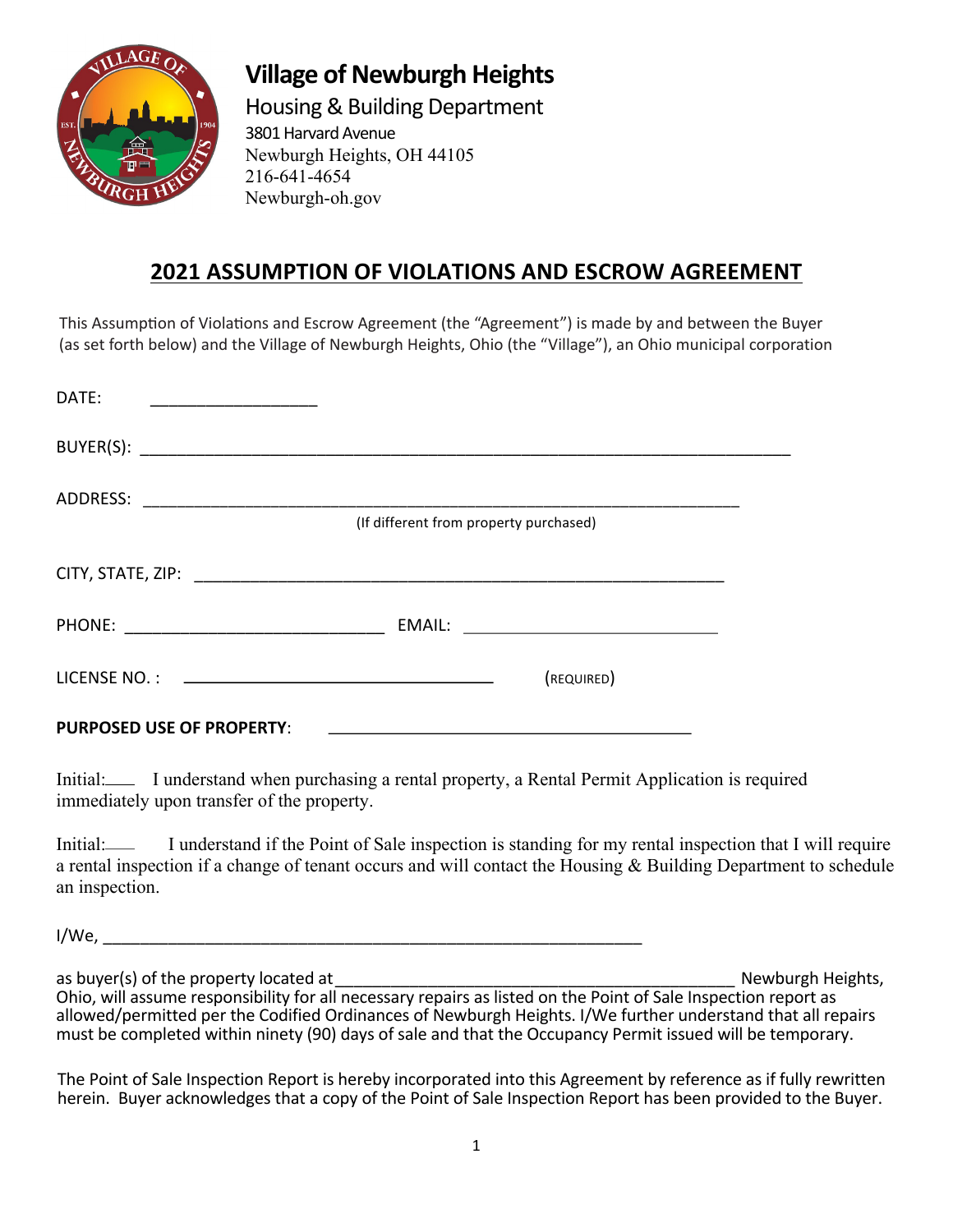## **TITLE COMPANY INFORMATION:**

| Agent Name: 1988 and 2008 and 2008 and 2008 and 2008 and 2008 and 2008 and 2008 and 2008 and 2008 and 2008 and 2008 and 2008 and 2008 and 2008 and 2008 and 2008 and 2008 and 2008 and 2008 and 2008 and 2008 and 2008 and 200 |  |  |
|--------------------------------------------------------------------------------------------------------------------------------------------------------------------------------------------------------------------------------|--|--|
|                                                                                                                                                                                                                                |  |  |
|                                                                                                                                                                                                                                |  |  |
|                                                                                                                                                                                                                                |  |  |
|                                                                                                                                                                                                                                |  |  |
| Is escrow required:                                                                                                                                                                                                            |  |  |
|                                                                                                                                                                                                                                |  |  |
| Yes<br>No                                                                                                                                                                                                                      |  |  |
|                                                                                                                                                                                                                                |  |  |
| If yes, amount of funds to be deposited into escrow;                                                                                                                                                                           |  |  |
|                                                                                                                                                                                                                                |  |  |
| Total estimated cost:<br><u> The Common State Common</u>                                                                                                                                                                       |  |  |
| 25% deposit:                                                                                                                                                                                                                   |  |  |
| <b>Total escrow amount:</b><br>\$0.00                                                                                                                                                                                          |  |  |

Buyer acknowledges that Buyer may be obligated to place funds in escrow as security for Buyer's obligation under law and pursuant to this Agreement to make repairs and correct violations as set forth in the Point of Sale Inspection Report. In the event that Buyer places or has claim to any funds in escrow for purposes of providing security for Buyer's obligation under law and pursuant to this Agreement to make repairs and correct violations as set forth in the Point of Sale Inspection Report (hereafter "Funds in Escrow"), Buyer agrees to the following:

- 1. Buyer shall provide notice to the Village of the name, address and contact information for the escrow agent holdings Funds in Escrow;
- 2. Buyer shall not be entitled to the release of any Funds in Escrow until such time as the Village has (i) conducted a final inspection of the property in question and (ii) issued its certification or other evidence of satisfaction that all violations set forth in the Point of Sale Inspection Report have been satisfied and/or corrected.
- 3. Buyer agrees that the Village shall be entitled to written notice of at least two (2) business days of the release of Funds in Escrow.
- 4. This Agreement shall constitute additional escrow instructions and shall be provided to the escrow agent holding Funds in Escrow.